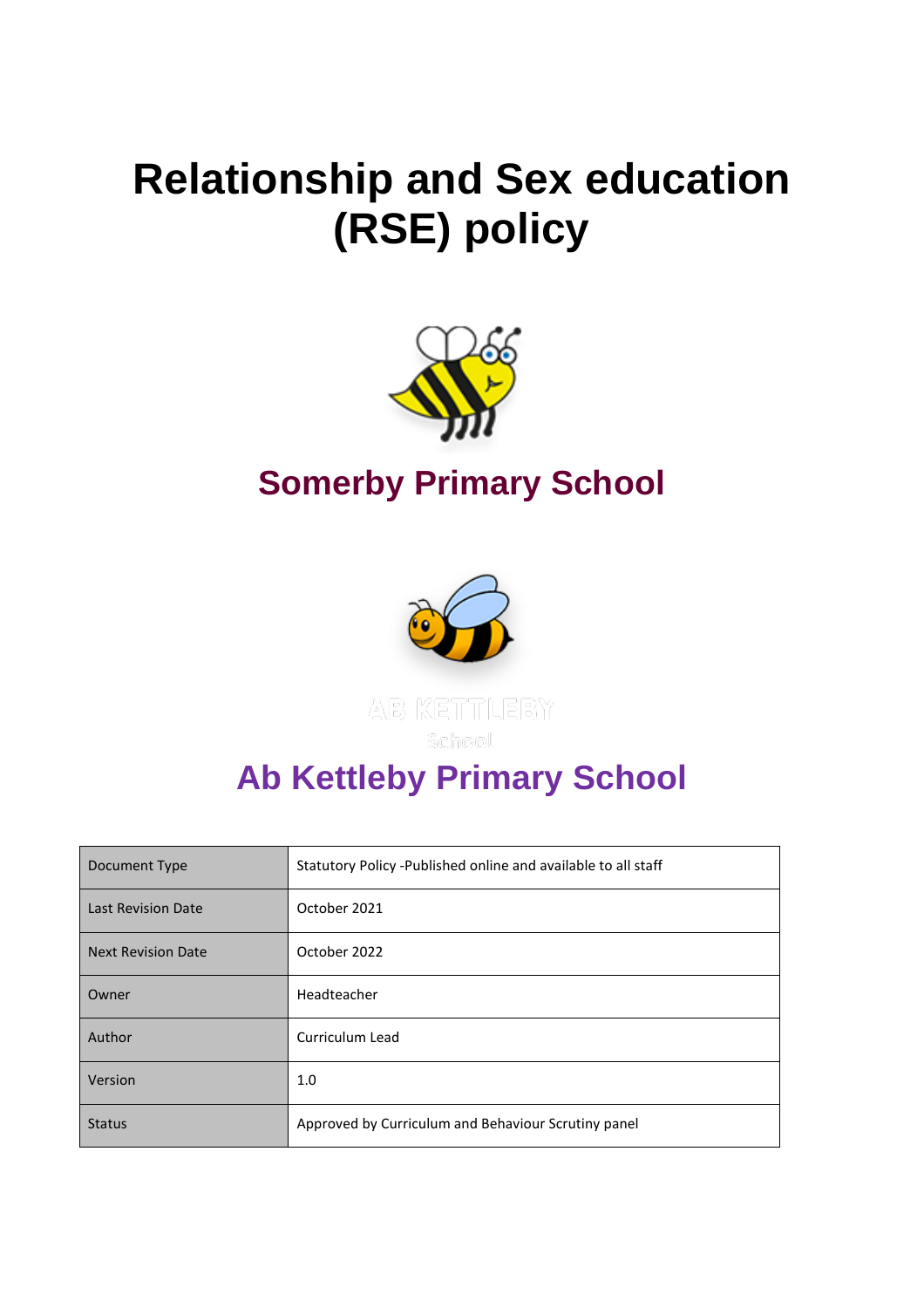# **Contents**

**…………………………………………………………………………………………………………………..**

# **1. Aims**

The aims of relationship and sex education (RSE) at our school are to:

- Provide a framework in which sensitive discussions can take place
- Prepare pupils for puberty, and give them an understanding of sexual development and the importance of health and hygiene
- Help pupils develop feelings of self-respect, confidence and empathy
- Create a positive culture around issues of sexuality and relationships
- Teach pupils the correct vocabulary to describe themselves and their bodies

At Somerby and Ab Kettleby Primary Schools we teach RSE as set out in this policy and we follow a whole school overview for PSHE which includes Relationships and Sex Education in the 'Relationships' and 'Changing me' sections in the Summer term.

This PSHE policy is informed by existing DfE guidance on **Relationships and Sex Education (RSE) and Health Education** (2020), **Safeguarding** (Keeping Children Safe in Education 2020; Working together to Safeguard Children 2020) and **Equality** (Equality Act 2010: Advice for school leaders, school staff, governing bodies and local authorities, revised 2018).

Effective SRE can make a significant contribution to the development of the personal skills needed by pupils if they are to establish and maintain relationships. It also enables children and young people to make responsible and informed decisions about their health and well-being.

# **2. Policy development**

This policy has been developed in consultation with staff, pupils and parents. The consultation and policy development process involved the following steps:

- 1. Review –Lead teachers and a working group consisting of a small group of parents pulled together all relevant information including relevant national and local guidance
- 2. Staff consultation all school staff were given the opportunity to look at the policy and make recommendations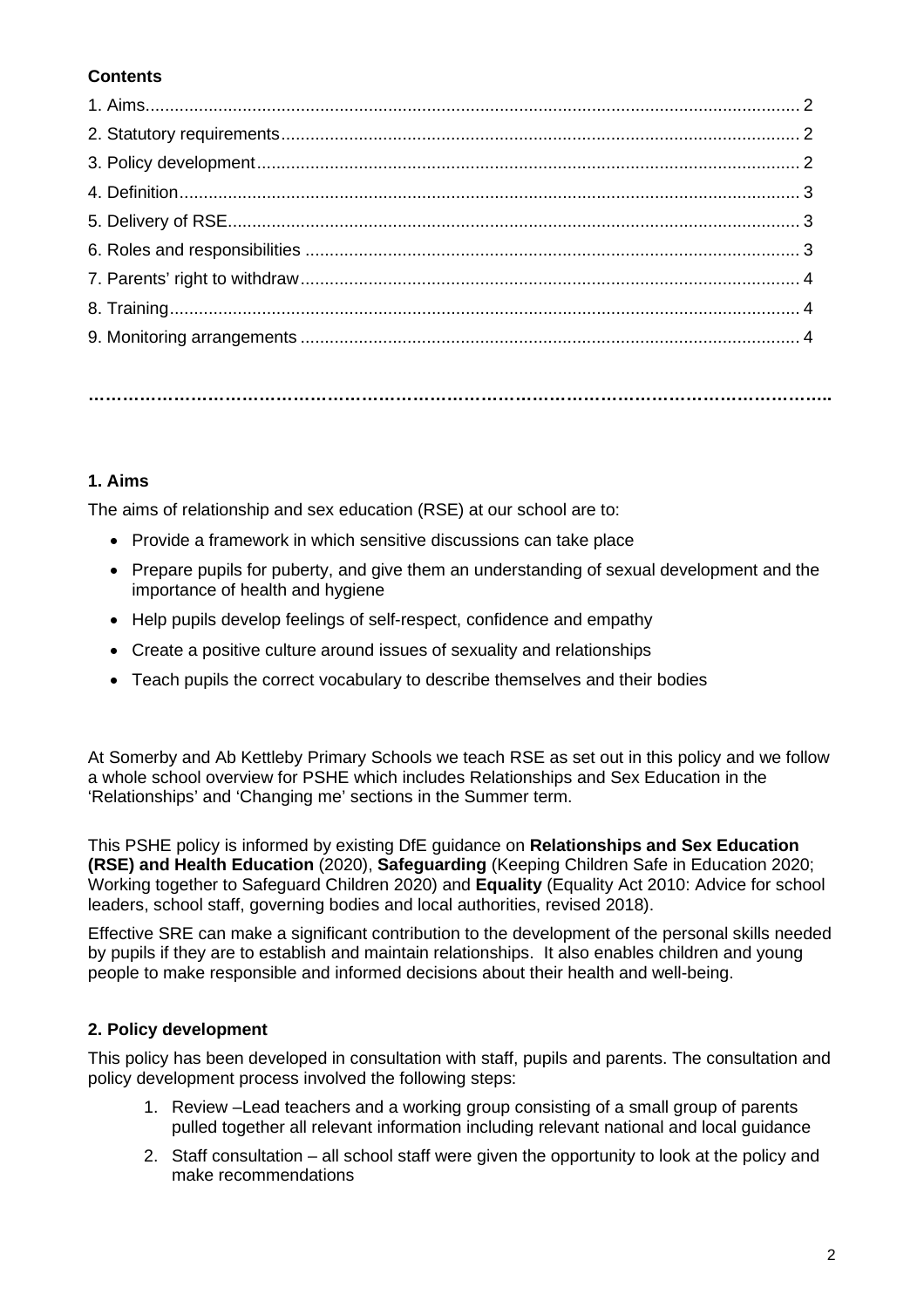- 3. Parent/stakeholder consultation parents and any interested parties were invited to attend a meeting about the policy
- 4. Pupil consultation we investigated what exactly pupils want from their RSE
- 5. Ratification once amendments were made, the policy was shared with governance volunteers and ratified

# **3. Definition**

RSE is about the emotional, social and cultural development of pupils, and involves learning about relationships, sexual health, sexuality, healthy lifestyles, diversity and personal identity.

RSE involves a combination of sharing information, and exploring issues and values.

#### **RSE is not about the promotion of sexual activity**.

#### **4. Delivery of RSE**

RSE is taught within the personal, social, health and economic (PSHE) education curriculum as part of the whole school scheme. Biological aspects of RSE are taught within the science curriculum, and other aspects are included in religious education (RE).

Across all Key Stages, pupils will be supported with developing the following skills:

- Communication, including how to manage changing relationships and emotions
- Recognising and assessing potential risks
- Assertiveness
- Seeking help and support when required
- Informed decision-making
- Self-respect and empathy for others
- Recognising and maximising a healthy lifestyle
- Managing conflict
- Discussion and group work

These skills are taught within the context of family life.

#### **5. Roles and responsibilities**

#### **5.1 The Trust Board**

The Trust Board have delegated the approval of this policy to the Curriculum and Behaviour Scrutiny Panel. The panel and the Quality of Education Committee will hold the headteacher to account for its implementation.

#### **5.2 The head teacher**

The headteacher is responsible for ensuring that RSE is taught consistently across the school, and for managing requests to withdraw pupils from components of RSE

#### **5.3 Staff**

Staff are responsible for:

• Delivering RSE in a sensitive way